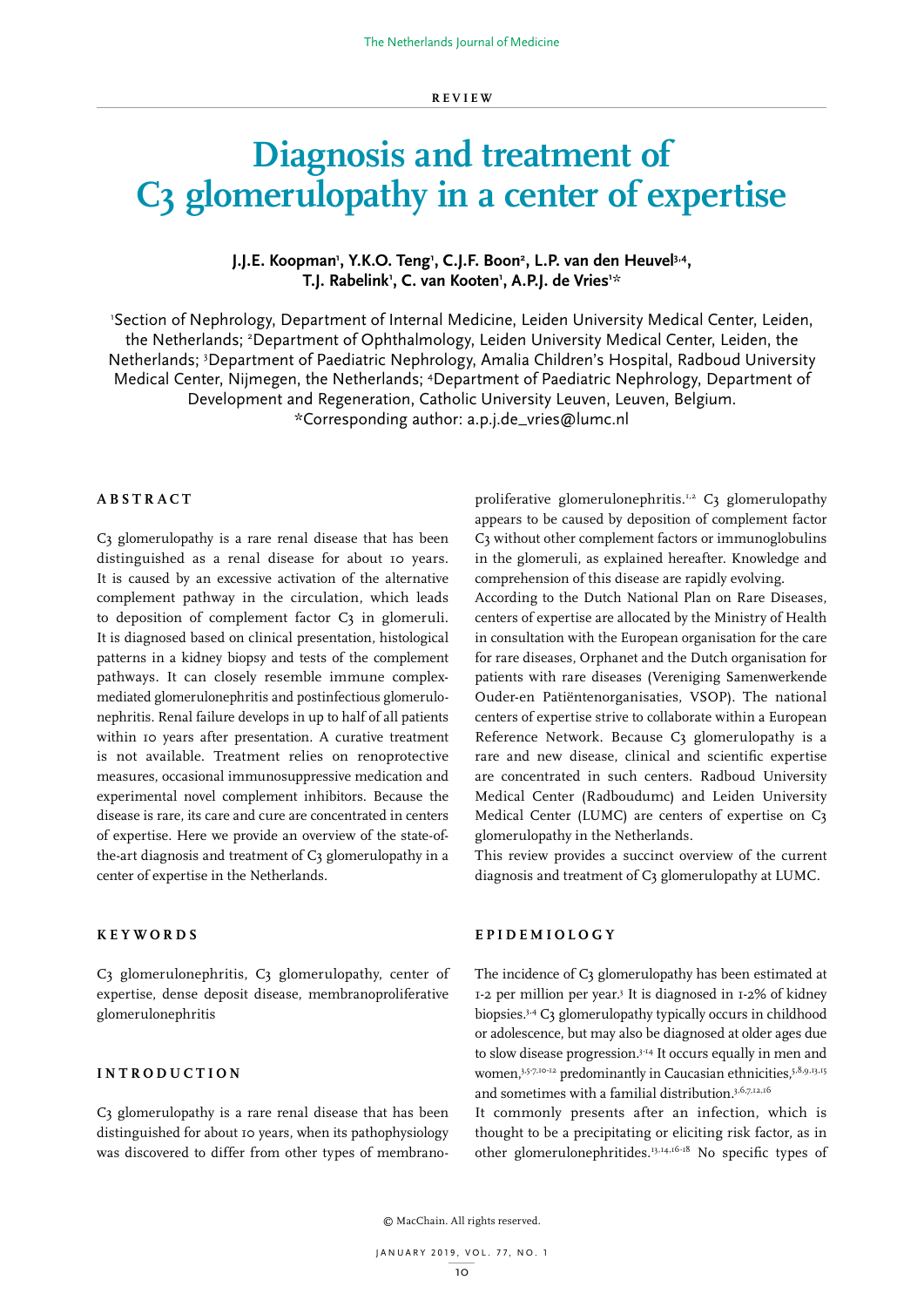infections have been associated with C3 glomerulopathy, although respiratory tract infections seem most common.3,5,7 Other possible risk factors include vaccination, immunosuppressive, cytotoxic, and contraconceptive medication, pregnancy and childbirth.<sup>17</sup>

# **PATHOPHYSIOLOGY**

C3 glomerulopathy is caused by excessive activation of the alternative complement pathway.<sup>16,17,19-22</sup> The complement pathways comprise circulating factors that sequentially activate each other in order to eliminate pathogens and damaged cells, and to guide and regulate immune cells and antibodies. Extensive reviews of the complement pathways are available elsewhere;<sup>11,17,20-24</sup> a brief overview is given here and in *figure 1*.

The alternative pathway is continuously active at a low level. Complement factor C3 is cleaved into C3a and C3b. C3a is an anaphylatoxin with proinflammatory and procoagulant effects. C3b binds factor Bb, after which, the complex C3bBb amplifies the pathway by cleaving additional C3 and creating more C3b and C3bBb. Because of this action, C3bBb is called C3 convertase.<sup>17,20-24</sup> Large amounts of  $C_3a$  and  $C_3b$  can be formed, since  $C_3$  is abundant in plasma, accounting for approximately 2% of all proteins.9

Because of its continuous spontaneous activity, regulatory factors suppress the activity of the alternative pathway in order to terminate its effects after the elimination of a pathogen or damaged cell, and to avoid harmful effects to other cells. C3 glomerulopathy may arise when a mutation renders such a factor deficient or dysfunctional; this has been shown in animal models and also observed in families with inherited C3 glomerulopathy.<sup>16,20</sup> Most mutations affect circulating factor H. Mutations of thrombomodulin – known for its role in coagulation – can enhance the activity of the suppressing factor I. Mutations of C3 can make it resistant to a suppressing regulatory factor.<sup>10,20</sup>

Other regulatory factors enhance the activity of the alternative pathway. C<sub>3</sub> glomerulopathy may arise when a mutation renders factor B, factor H-related factor (CFHR) or properdin hyper-functional or increases the susceptibility of C3 to one of these enhancing regulatory factors.6,7,16,17,20

Excessive activation of the alternative pathway may also be caused by autoantibodies. An autoantibody that binds and stabilizes C3 convertase is called C3 nephritic factor. Some C3 nephritic factors only bind C3 convertase in the presence of properdin. Other autoantibodies bind and eliminate suppressing regulatory factors like factor H, or bind and stabilize enhancing regulatory factors like factor B.7,16,17,20

The classical pathway and the lectin pathway can activate the alternative pathway. These pathways are activated by antibodies, immune complexes, or components of pathogens or damaged cells. Their activation results in the formation of the C4bC2a complex, which cleaves C3 and creates more C3b and C3bBb. C4bC2a is therefore also called C3 convertase of the classical pathway.<sup>17,21,23,24</sup> Autoantibodies that bind and stabilize this  $C_3$  convertase are called C<sub>4</sub> nephritic factor.<sup>11,25</sup>

The alternative, classical and lectin pathway all initiate the terminal pathway by forming C5 convertase, which cleaves C5 into C5a and C5b. C5a acts as an anaphylatoxin like C3a. C5b binds C6, C7, C8 and multiple copies of C9, forming C5b-C9, also called C5b-9 or the membrane attack complex, since it forms a borehole in the membrane of a pathogen or cell and causes its lysis.11,17,20-24 Autoantibodies that bind and stabilize  $C_5$  convertase are called  $C_5$ nephritic factor.<sup>11</sup> Confusingly, properdin-dependent  $C_3$ nephritic factor is sometimes also called C5 nephritic factor, as it is related to excessive activation of the terminal pathway.

A mutation or autoantibody alone is insufficient to cause C3 glomerulopathy. They occur in other kidney diseases, as well as in apparently healthy persons, some in up to 8% of the general population. Multiple mutations, autoantibodies or additional genetic and environmental risk factors that activate complement factors – such as an infection – are thought to be required to elicit C3 glomerulopathy.<sup>7,10,17,21,26</sup> Despite these insights into its pathophysiology, the predisposing and/or eliciting causes of C3 glomerulopathy remain unknown in many patients, more often so in adults than children.<sup>13</sup>

# **CLINICAL PRESENTATION**

The presentation of C3 glomerulopathy varies widely. It can present with signs of a nephritic syndrome, including proteinuria (90-95%), microscopic (64-88%) or macroscopic hematuria (16-38%), renal impairment  $(14-59%)$  and hypertension  $(21-46%)$ .<sup>3-8,10-12,14,18,27,28</sup> A nephrotic syndrome is found in 27-55%.5,6,10-13,27,28 Reports of the duration of symptoms until diagnosis differ between less than a year and multiple years.<sup>8,10,12</sup> Children usually have a milder and slower course of disease than adults.<sup>13,29</sup> For all patients suspected of  $C_3$  glomerulopathy – and likewise any glomerular disease – we evaluate the presence of these symptoms, general symptoms of autoimmune disease and the risk factors mentioned before (*table 1*).

In up to one-third of adult patients with C3 glomerulopathy, a monoclonal gammopathy is found, with increasing numbers at older ages.<sup>4,5,11,13,14,30-32</sup> The gammopathy most commonly occurs without a lymphoproliferative malignancy,<sup>5,14,30-33</sup> which would previously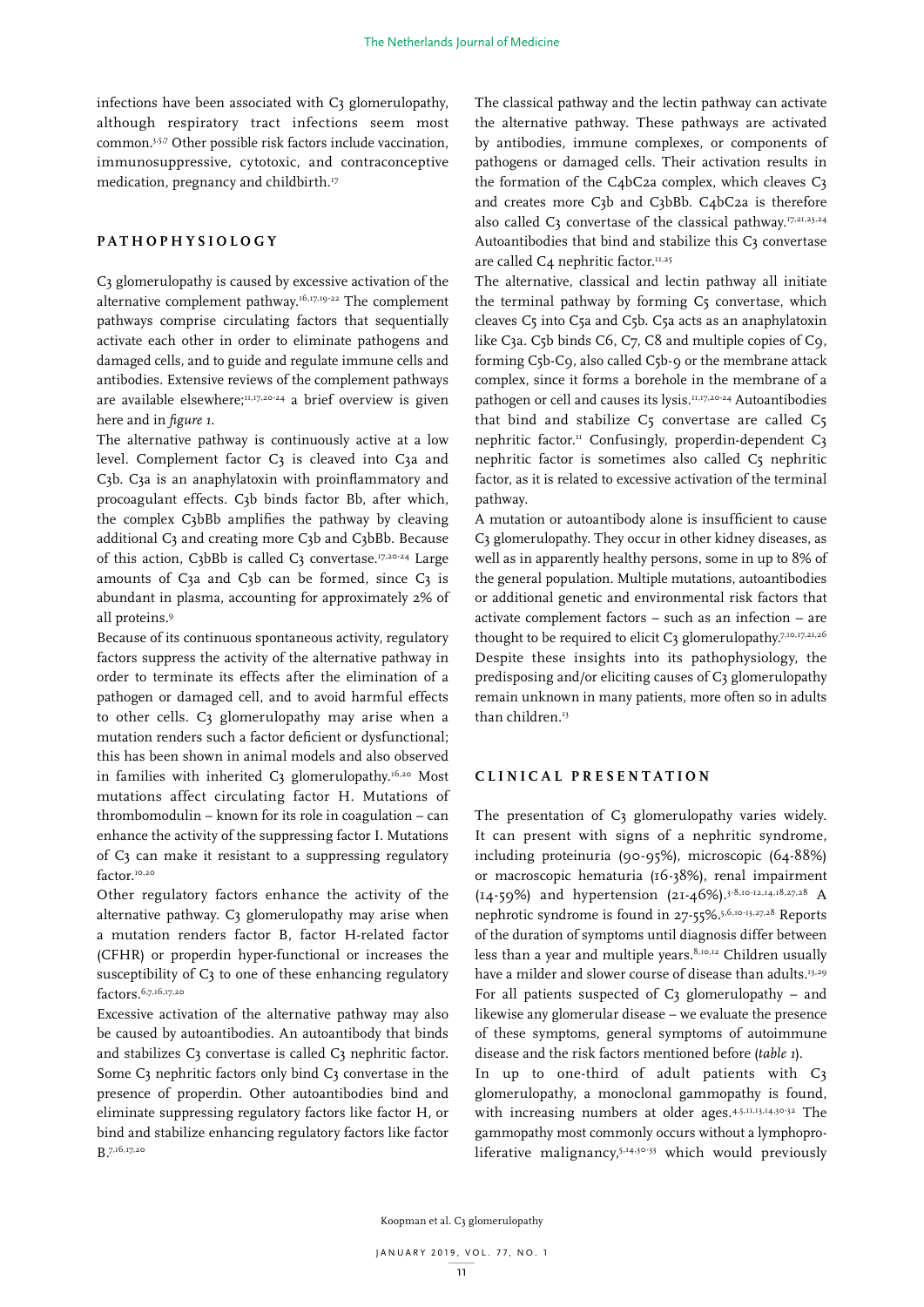**Figure 1.** *Schematic overview of the function and dysfunction of the alternative pathway in C3 glomerulopathy. The alternative pathway (dark grey) is continuously active due to spontaneous cleavage of complement factor 3 (C3) into C3b, after which C3b binds factor B to form C3bBb. The classical pathway and lectin pathway (light grey) are activated when an antibody, immune complex, pathogen or damaged cell binds C1 or mannose-binding lectin (MBL), which leads to cleavage of C2 and C4, after which, they form C4bC2a. The alternative pathway is amplified by two different C3 convertases generated by one of the three pathways (C3bBb for the alternative and C4bC2a for the classical and lectin pathways). By cleaving more C3 and formation of C5 convertase (C3bBbC3b or C4bC2aC3b), all pathways lead to activation of the terminal pathway, which ends in the formation of the complex C5b-9 or the membrane attack complex. The processes are enhanced by the regulatory factors in green and suppressed by those in red. The nephritic factors (NeF) are autoantibodies that bind and stabilize the convertases, thereby preventing their cleavage. Regulatory factors suppress (red) or enhance (green) the processes. Factor H (FH) inhibits the binding of C3b with factor B, enhances the dissociation of C3 convertase and enhances the activity of circulating factor I. Factor I (FI) cleaves C3b into inactivated C3b (iC3b). Membrane cofactor protein (MCP, also called CD46), decay accelerating factor (DAF, also called CD55) and complement receptor 1 (CR1, also called CD35) enhance the dissociation of C3 convertase and/or the activity of factor I. Properdin (P) enhances the formation of C3 convertase and stabilizes it, thereby preventing the action of factor H, decay accelerating factor and complement receptor 1. The family of five factor H-related factors (CFHR) inhibits the action of factor H. Clusterin (Cltn), protectin (Prtn) and vitronectin (Vtrn) inhibit the formation of the membrane attack complex, but their dysfunction has thus far not been related to C3 glomerulopathy.7,17,20-24,46*



Koopman et al. C3 glomerulopathy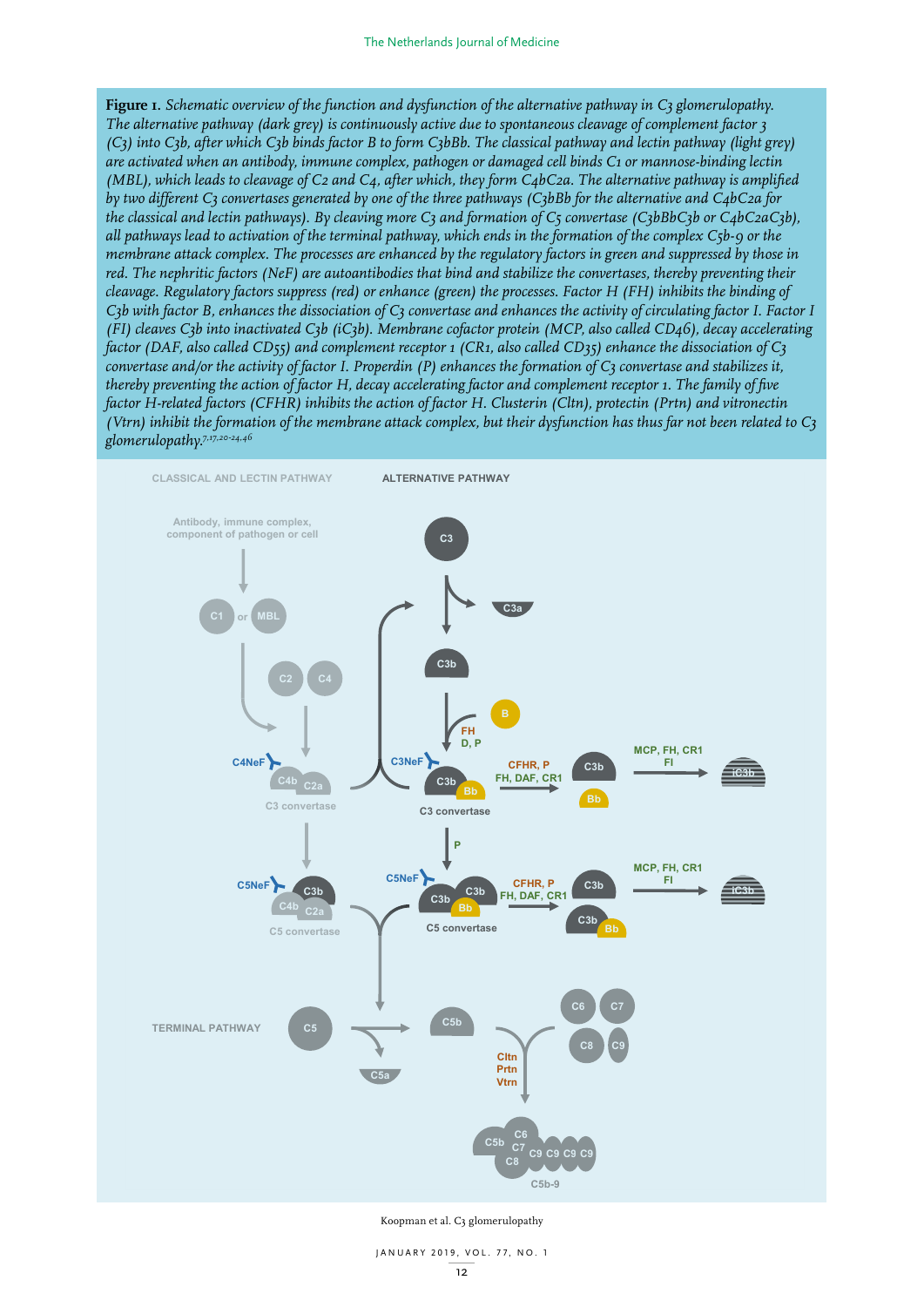|  |  |  |  |  |  |  |  | <b>Table 1.</b> Diagnostic procedure for patients suspected of $C_3$ glomerulopathy at Leiden University Medical Center |  |
|--|--|--|--|--|--|--|--|-------------------------------------------------------------------------------------------------------------------------|--|
|--|--|--|--|--|--|--|--|-------------------------------------------------------------------------------------------------------------------------|--|

| Diagnostic information                                                                                  | Diagnostic means                                                                                                                                                                                                                         |  |  |  |  |  |
|---------------------------------------------------------------------------------------------------------|------------------------------------------------------------------------------------------------------------------------------------------------------------------------------------------------------------------------------------------|--|--|--|--|--|
| Anamnesis and physical examination                                                                      |                                                                                                                                                                                                                                          |  |  |  |  |  |
| General risk factors                                                                                    | Medication use, medical history, obstetric history, family history                                                                                                                                                                       |  |  |  |  |  |
| Symptoms of renal impairment                                                                            | Fatigue, bloody or frothy urine, edema, orthopnea, anorexia                                                                                                                                                                              |  |  |  |  |  |
| Symptoms of preceding infections and susceptibility to infections                                       | Vaccinations, dyspnea, cough, diarrhea, fecal blood loss                                                                                                                                                                                 |  |  |  |  |  |
| Symptoms of systemic autoimmune diseases                                                                | Allergy, arthralgia, myalgia, skin lesions, fever, thrombosis,<br>spontaneous abortions                                                                                                                                                  |  |  |  |  |  |
| Presence of acquired partial lipodystrophy                                                              | Excessive fat tissue of face, neck, arms and trunk                                                                                                                                                                                       |  |  |  |  |  |
| Ophthalmological examination                                                                            |                                                                                                                                                                                                                                          |  |  |  |  |  |
| Presence of ocular drusen                                                                               | Fluorescein angiography, optical coherence tomography                                                                                                                                                                                    |  |  |  |  |  |
| <b>Biochemical tests</b>                                                                                |                                                                                                                                                                                                                                          |  |  |  |  |  |
| General tests                                                                                           | Peripheral blood smear, liver enzymes, glucose, lipid spectrum,<br>prothrombin time, activated partial prothrombin time                                                                                                                  |  |  |  |  |  |
| Renal function                                                                                          | Creatinine, estimated glomerular filtration rate, urea, electrolytes                                                                                                                                                                     |  |  |  |  |  |
| Urinalysis                                                                                              | Urine sediment, 24-hour urine with quantification of creatinine,<br>total protein and sodium                                                                                                                                             |  |  |  |  |  |
| Presence of infection or inflammation                                                                   | Erythrocyte sedimentation rate, C-reactive protein, cultures of<br>blood, urine or other body liquids                                                                                                                                    |  |  |  |  |  |
| Presence of monoclonal gammopathy                                                                       | Protein electrophoresis for monoclonal light chains and<br>monoclonal immunoglobulins in serum and urine                                                                                                                                 |  |  |  |  |  |
| Light microscopy of kidney biopsy                                                                       |                                                                                                                                                                                                                                          |  |  |  |  |  |
| Pattern of glomerular lesions                                                                           | Hematoxylin and eosin staining, staining of fibrin with<br>phosphotungstic acid hematoxylin                                                                                                                                              |  |  |  |  |  |
| Immunohistology of kidney biopsy                                                                        |                                                                                                                                                                                                                                          |  |  |  |  |  |
| Presence of complement factors and/or immunoglobulins                                                   | Immunofluorescence and immunoperoxidase staining of CIq, C3c,<br>C4d, C5b-9, immunoglobulins, kappa and lambda light chains                                                                                                              |  |  |  |  |  |
| Electron microscopy of kidney biopsy                                                                    |                                                                                                                                                                                                                                          |  |  |  |  |  |
| Distinction between dense deposit disease and C3 glomerulonephritis                                     | Localization and morphology of glomerular deposits                                                                                                                                                                                       |  |  |  |  |  |
| <b>Immunological tests</b>                                                                              |                                                                                                                                                                                                                                          |  |  |  |  |  |
| Function of the complement pathways                                                                     | Serum levels of CIq, C3, C3d, C4, soluble C5b-9, CH50, AH50,<br>factor H and factor I                                                                                                                                                    |  |  |  |  |  |
| Immunological cause of C3 glomerulopathy                                                                | Serum levels of C3 nephritic factor and autoantibodies against<br>factor H                                                                                                                                                               |  |  |  |  |  |
| Preceding streptococcal infection as cause of C3 glomerulopathy<br>or postinfectious glomerulonephritis | Serum levels of antistreptolysin O antibodies and anti-DNase B<br>antibodies                                                                                                                                                             |  |  |  |  |  |
| Presence of infection or autoimmune disease as cause of C3<br>glomerulopathy or alternative diagnosis   | Serology of hepatitis B and hepatitis C, serum levels of<br>cryoglobulins, antinuclear antibodies, antibodies against<br>extractable nuclear antigens, anti-double stranded DNA<br>antibodies and anti-neutrophil cytoplasmic antibodies |  |  |  |  |  |
| Therapeutic drug monitoring                                                                             | Levels and area-under-the-curve of mycophenolate mofetil or<br>eculizumab                                                                                                                                                                |  |  |  |  |  |
| <b>Genetic tests</b>                                                                                    |                                                                                                                                                                                                                                          |  |  |  |  |  |
| Genetic cause of C3 glomerulopathy                                                                      | Detection of mutations of C3, factor H, factor I, factor B, membrane<br>cofactor protein and CFHR1-5; MLPA analysis of factor H operon                                                                                                   |  |  |  |  |  |

 $AP_5$ 0 = activity of the alternative complement pathway; C1q = one of the constituents of C1; C3c and C3d = breakdown products of C3b; C4d = a breakdown product of C4; CFHR1-5 = complement factor H-related factors 1 through 5; CH50 = activity of the classical complement pathway; MLPA = multiplex ligation-dependent probe amplification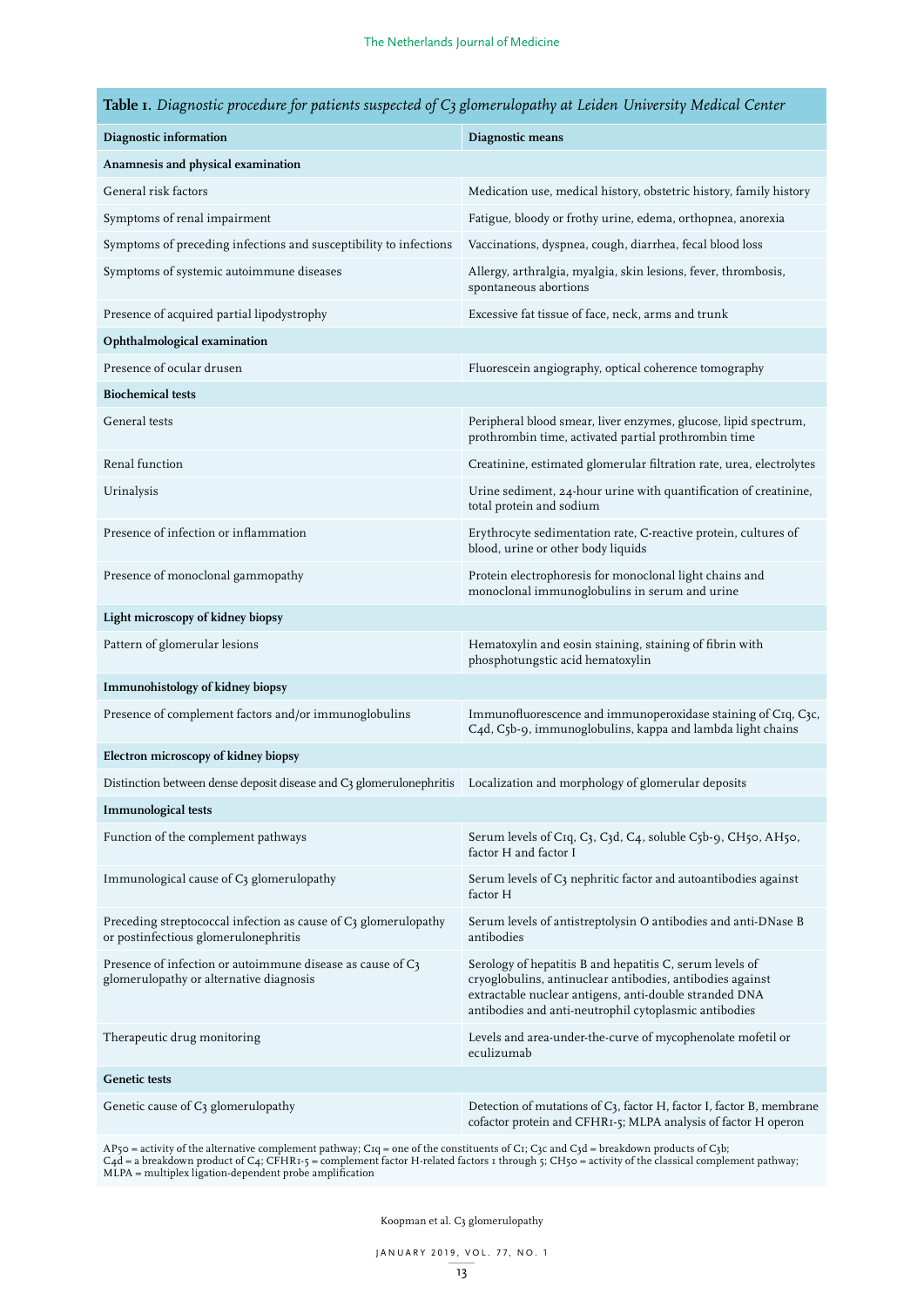have been considered a monoclonal gammopathy of undetermined significance, but is now, in the presence of renal disease, called a monoclonal gammopathy of renal significance. Among patients aged 50 years and older, the gammopathy is a monoclonal gammopathy of renal significance in 44-83%, a multiple myeloma in 44% and another malignancy in 11-17%%, all without cast nephropathy or glomerular deposition of immunoglobulins or light chains.<sup>4,30,34</sup> The paraprotein is thought to act as an autoantibody that inhibits regulatory factors, stabilizes C3 convertase like C3 nephritic factor, or cleaves C3 and consequently activates the alternative pathway.4,17,30-32,34,35 All patients should be tested for the presence of monoclonal gammopathy using protein electrophoresis.19

Ocular drusen and acquired partial lipodystrophy are associated with C3 glomerulopathy. Ocular drusen are deposits of complement factors between the retinal epithelium and the underlying Bruch's membrane. Drusen resemble the deposits of complement factors in the glomeruli, discussed hereafter, and are a result of the structural and functional similarities between the Bruch's membrane and the glomerular basement membrane. Drusen are also found in age-related macular degeneration, but occur in younger C3 glomerulopathy patients. They can lead to visual impairment.5,7,36-39 We refer patients to an ophthalmologist to be screened for drusen by fluorescein angiography and optical coherence tomography. Even in the absence of symptoms, screening for drusen may be helpful for timely prevention or treatment and for the diagnosis of C3 glomerulopathy. Acquired partial lipodystrophy involves the loss of subcutaneous fat from the face, neck, arms and trunk. Fat tissue is destructed by complement factors, perhaps because adipocytes themselves produce C3, factor B and C3 convertase.<sup>5,6,7,37,40</sup> We examine patients for lipodystrophy.

## **HISTOLOGICAL PATTERNS**

The excessive activation of the alternative complement pathway that characterizes C3 glomerulopathy results in deposition of complement factor C3 in glomeruli. Although the relation between histological patterns and clinical presentation remains unclear,<sup>37</sup> a kidney biopsy is required to evaluate the presence, localization, and composition of the depositions and to confirm the diagnosis.<sup>41</sup>

Furthermore, a kidney biopsy is the only method for distinguishing the two types of  $C_3$  glomerulopathy: dense deposit disease and C3 glomerulonephritis. Their differences in pathophysiology remain unclear,7,26 since neither their genetic causes<sup>6,9,10,26</sup> nor clinical presentations differ, except that dense deposit disease is uncommonly seen in the presence of a monoclonal gammopathy and confers a lower risk of renal impairment.<sup>3,6,7,10,12,13</sup>

Under light microscopy, C3 glomerulopathy presents as membranoproliferative glomerulonephritis in 44-76% of patients, mesangial proliferative glomerulonephritis in 21-28%, diffuse endocapillary proliferative glomerulonephritis in 8-19% and crescentic glomerulonephritis in 9%. Dense deposit disease presents more often with acute crescentic lesions, while C3 glomerulonephritis presents more often with chronic fibrotic and sclerotic lesions,3-6,10,12,27,28 although, confusingly, the opposite has also been reported.<sup>13</sup> Children present less commonly with glomerular and interstitial fibrosis than adults.<sup>5,29</sup>

Immunohistology is used to identify the constituents of the glomerular deposits. Deposits of C3 and its breakdown products define  $C_3$  glomerulopathy,<sup>19</sup> while deposits of C1 and C4 are scarce or absent.<sup>42</sup> We have not routinely evaluated the presence of other complement factors. Deposits of C4 may be associated with monoclonal gammopathy.43 Deposits of C5b-9 are thought to reflect activation of the terminal pathway, but can also be found in apparently healthy kidneys and after kidney transplantation, particularly in vascular and fibrotic lesions, suggesting a role in tissue damage or tissue repair.5,19 Deposits of immunoglobulins occur in variable amounts and with uncertain relevance.<sup>8,19</sup> Deposits of immunoglobulins are most common of the IgM type<sup>3-5,12</sup> and are located subendothelially or subepithelially.4 In addition to immunoglobulins, we evaluate the presence of light chains to unveil possible monoclonal gammopathy as an underlying cause of C3 glomerulopathy.<sup>37</sup>

The presence of immunoglobulins or light chains may remain masked in routinely-used freshly frozen samples, and revealed only in formalin-fixed paraffin-embedded samples to which a protease has been added.<sup>43,44</sup> The latter technique should therefore be considered, especially when a monoclonal gammopathy is not detected in the freshly frozen sample but suspected, for example, due to deposits of  $C<sub>4</sub>$ .<sup>37</sup> Studies of single glomeruli using mass spectrometry have confirmed that the deposits in C3 glomerulopathy consist of C3 and its breakdown products, together with C5b-9 and uncommonly C4, but not of immunoglobulins.30,34,42,45 By agreement, C3 glomerulopathy has been defined as a glomerulonephritis with dominant staining for C3 that is at least two orders of magnitude more intense than other complement factors, immunoglobulins or immune complexes.19 More strict definitions, excluding patients with any deposits of immunoglobulins, miss many probable cases of C3 glomerulopathy, although even the current definition may miss such cases.<sup>8,19</sup>

Electron microscopy is used to localize the glomerular deposits.37 In dense deposit disease, by definition, the deposits are electron-dense and located within the glomerular basement membrane. C3 glomerulonephritis is characterized by less dense and less concrete granular deposits in the glomerular basement membrane3,7,10,12,19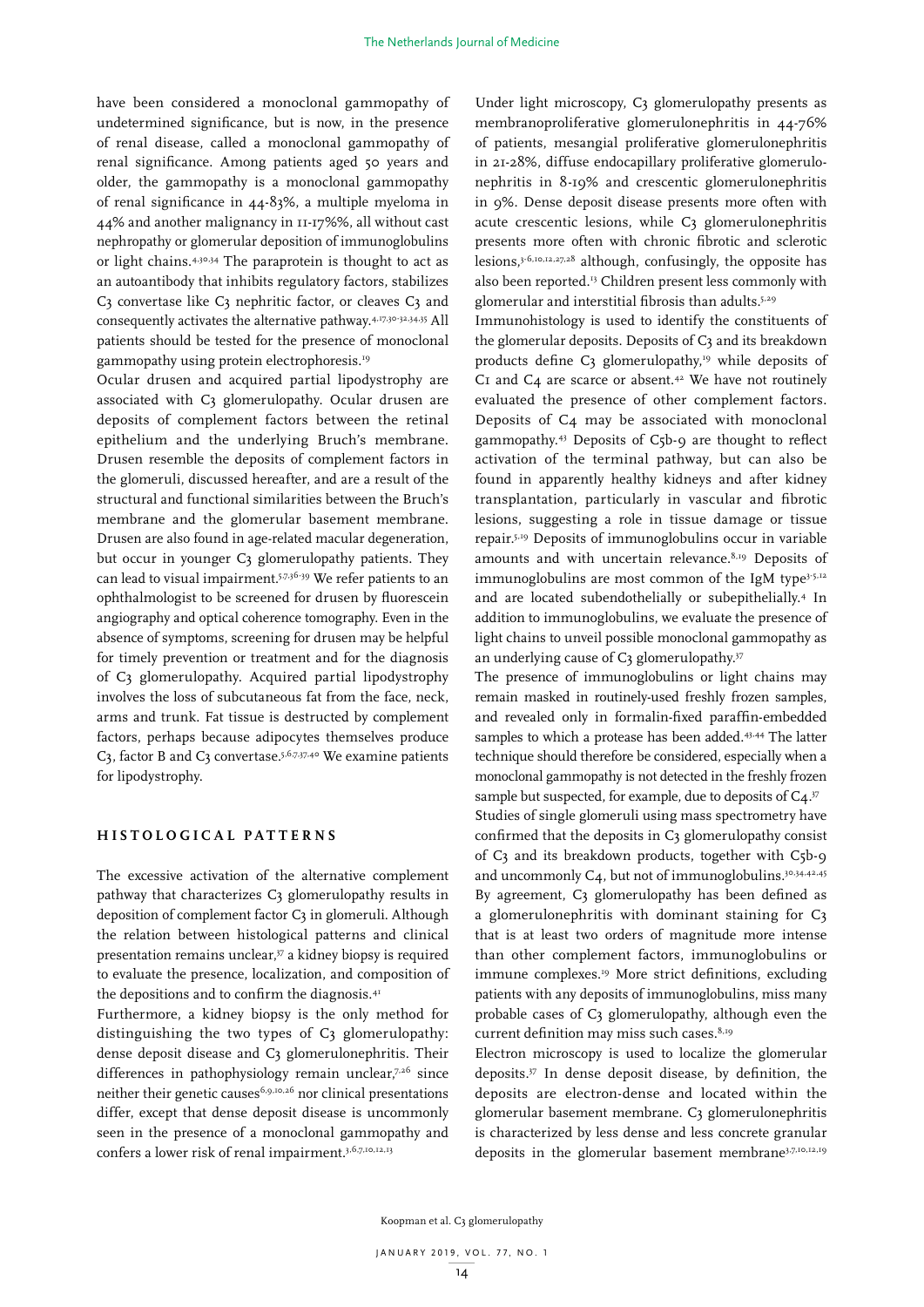and deposits in the mesangium, the subendothelial or subepithelial space.3,5,7,10,12,19 These deposits are found less often in dense deposit disease in addition to the electron-dense deposits in the glomerular basement membrane. Deposits are uncommonly found in Bowman's capsule and the tubular basement membrane.3,19

# **TESTS OF THE COMPLEMENT PATHWAYS**

Several tests of the complement pathways should be performed in all patients suspected of C3 glomerulopathy. Consistent with activation of the alternative pathway and glomerular deposition of C3, the serum level of C3 is reduced in the majority (41-76%), and the serum level of C4 is reduced in only a minority ( $I-23%$ ) of patients.<sup>3,5-</sup>  $14,27,28,37$  The level of C3 is more often reduced in children (83-100%) than adults  $(41-57%)$ .<sup>5,13</sup> Subsequent activation of the terminal pathway is reflected by a low level of C5 and an elevated level of circulating C5b-9.9,11,26 Unlike C3 and C4 levels, we have not measured the levels of C5 and C5b-9 routinely. The measurement of circulating C5b-9 is difficult, as it requires appropriate sampling, handling and storage of plasma to prevent iatrogenic activation of the complement pathways.

Helping to distinguish between both types, the level of C3 appears more often reduced in dense deposit disease<sup>3,6,8,10,12</sup> and in patients with  $C_3$  nephritic factor.<sup>6</sup> The level of  $C_5b-9$ appears higher in patients with C3 glomerulonephritis and in patients with a properdin-dependent C3 nephritic factor.9,11,12,21,26,46 These results suggest that the alternative pathway is activated more in the former category of patients and that the terminal pathway is activated more in the latter category of patients.

We measure the activity of the complement pathways as the hemolytic activity of a patient's serum directed against animal erythrocytes. The so-called CH50 represents the activity of the classical pathway, while the AH50 or AP50 represents the activity of the alternative pathway.

We measure C3 nephritic factor and autoantibodies against factor H as potential causes of C3 glomerulopathy. C3 nephritic factor is present in 44-78% of patients, and more often in dense deposit disease (78-86%) than C3 glomerulonephritis (38-59%),  $5^{7,9-12,14,17,20,25}$  and more often in children (91-100%) than adults  $(33-46\%)$ .<sup>29</sup> Other types of nephritic factor are less common. Different types of nephritic factor can also be present simultaneously.11,25 Tests of C3 nephritic factor have not been standardized and vary between laboratories. Some laboratories run different tests in parallel. We make use of the tests at Sanquin or Radboudumc47 in the Netherlands or the University of Iowa, United States<sup>48</sup> and repeat a test elsewhere if its result is uncertain. The tests are currently evaluated to

enhance their reliability, to understand their comparability and to distinguish different types of nephritic factors. We incidentally measure other autoantibodies, like C4 nephritic factor or antibodies against factor B, if no other cause of C3 glomerulopathy has been found and if the presence of autoantibodies is suspected, for example, based on the presence of antinuclear antibodies.

We do not rely on other tests of the complement pathways, since these measurements can be performed in only a few laboratories and have not been validated. As part of the national COMBAT Consortium (COMplement: Basis mechanisms, Assay development and novel Therapy), we currently evaluate and implement novel tests.

# **GENETIC TESTS**

All patients require referral to a clinical geneticist to test for mutations, copy number variation, hybrid genes and other genetic rearrangements in the genes of complement factors, most specifically C3, factor B, factor H, factor I and CFHR. The processing time and the reliability of these tests are improving. Several additional alleles that confer an elevated risk of C3 glomerulopathy are only tested for research purposes.<sup>6,9,10</sup>

# **DIFFERENTIAL DIAGNOSIS**

The aforementioned tests help to distinguish C3 glomerulopathy from other types of glomerulonephritides that may closely resemble C3 glomerulopathy and are also caused by excessive activation of complement factors, such as immune complex-mediated glomerulonephritis and post-infectious glomerulonephritis.<sup>2,6-8,10,12,19,49,50</sup> Still, a distinction is often very difficult. Autoantibodies and genetic mutations do not consistently differ between these three types of glomerulonephritides.<sup>6,10</sup> The clinical presentations are similar, except for a nephrotic syndrome occurring more often in immune complex-mediated glomerulonephritis than C3 glomerulopathy.<sup>6-8,10,49</sup> In a kidney biopsy, deposits of C4 and its breakdown products, resulting from activation of the classical pathway, are thought to distinguish post-infectious glomerulonephritis and immune complex-mediated glomerulonephritis from C3 glomerulopathy,43,45 but not all studies have confirmed this distinction.<sup>37,44</sup> In contrast with C3 glomerulopathy, the deposits in immune complexmediated glomerulonephritis consist less commonly of C3 and C5b-9, more commonly of C1 and C4 and always of immunoglobulins.<sup>10,45,49</sup> Subepithelial hump-like deposits as observed with electron microscopy have been thought to characterize post-infectious glomerulonephritis,43 but have also been reported in C3 glomerulopathy, both with and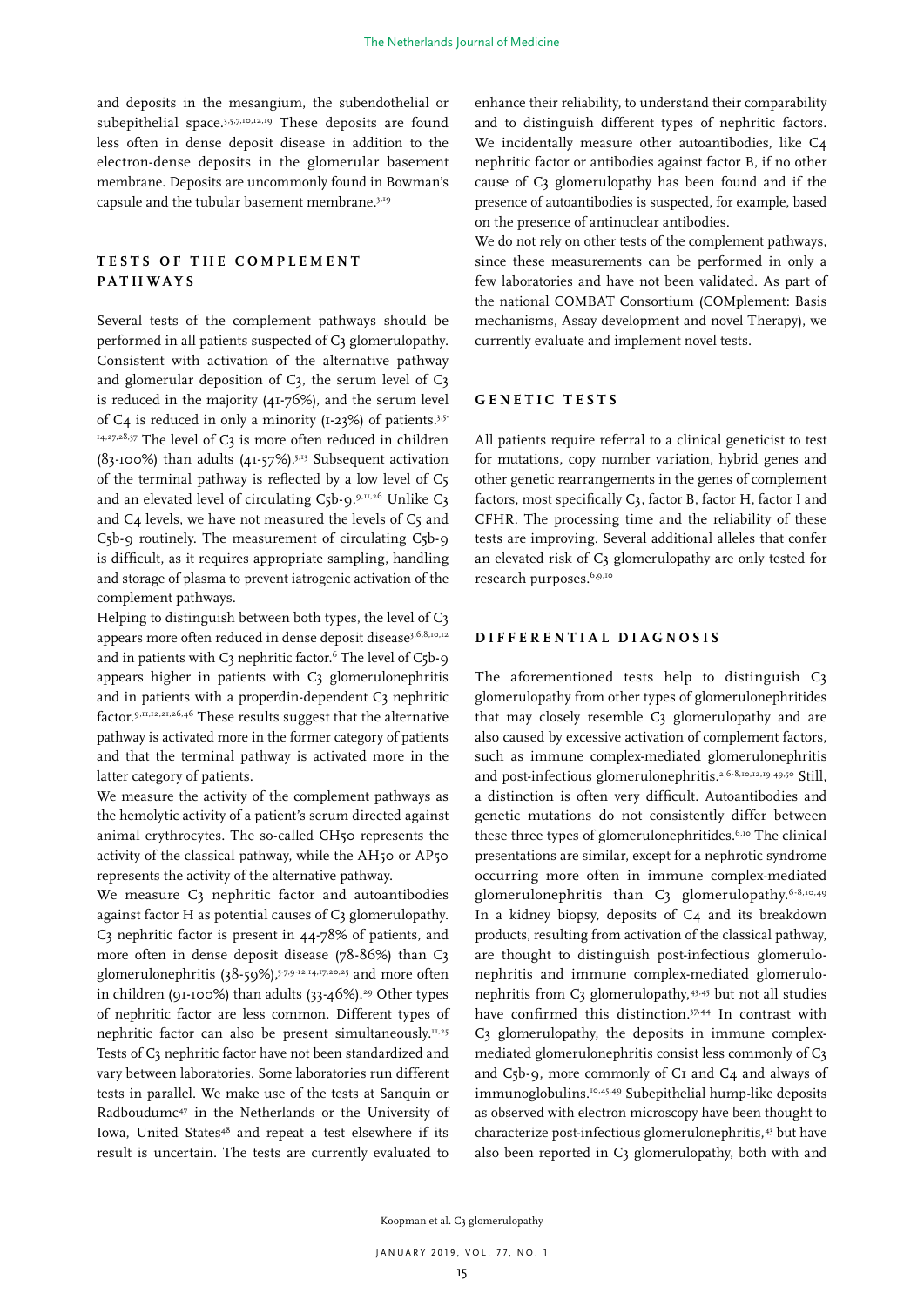without a preceding infection.<sup>3,14,19,37,49</sup> The serum levels of C3, C4, C5b-9 and C3 nephritic factor are similar.<sup>6,8,10</sup> Post-infectious glomerulonephritis can sometimes only be discerned by its typical spontaneous resolution in six to twelve weeks. These three glomerulonephritides can even be found consecutively during the course of the disease, before and after kidney transplantation or in different patients within the same family.<sup>17</sup>

Whereas C<sub>3</sub> glomerulopathy arises through excessive activation of the alternative pathway due to dysfunction of circulating complement factors, dysfunction of complement factors at the surface of cells can also lead to excessive activation of the alternative pathway, but this manifests as different diseases, such as atypical hemolytic uremic syndrome. Dysfunction of factors that can circulate and bind the membrane of a pathogen or damaged cell  $-$  including C3b, C3 convertase, and factor H  $-$  may give rise to either disease. Since the glomerular basement membrane lacks membrane-bound regulatory factors and easily captures circulating complement factors, it is dependent on circulating regulatory factors and affected in C3 glomerulopathy.<sup>17,21-23</sup>

# **TREATMENT**

No treatment has proven effective and beneficial for C3 glomerulopathy. Recommendations have only been deducted from case series and observational studies<sup>7,16,17</sup> and are mostly based on expert opinion.<sup>19,37</sup> As a consequence, its treatment has not been standardized and is concentrated in centers of expertise.

All patients diagnosed with C3 glomerulopathy should be treated with renoprotective measures, including lifestyle advice, an angiotensin-converting enzyme inhibitor or angiotensin-receptor blocker to control hypertension and proteinuria, and lipid-lowering treatment.<sup>17,37,51</sup> Such medication alone has not been shown to protect against progression to end-stage renal disease,<sup>6,10</sup> but may improve the protective effect of immunosuppressive medication.<sup>5</sup>

When a monoclonal gammopathy is suspected to be an underlying cause of C3 glomerulopathy, the patient is referred to a hematologist. Its treatment is thought to be effective in patients with C3 glomerulopathy.<sup>4,17,30</sup> In a retrospective study of 50 patients with C3 glomerulopathy and various types of monoclonal gammopathy, renal function and proteinuria improved more often with chemotherapy (74%) than with renoprotective or immunosuppressive medication (5%), and more often if the gammopathy was reduced (83%) than if it was not reduced (28%). The hazard of end-stage renal disease was  $83\%$  lower if the gammopathy was reduced.<sup>31</sup> In a similar study of 33 patients, improvement of renal function and proteinuria was similar with (38%) and without

chemotherapy (41%), and these improvements were seen more often if the gammopathy was reduced (40%) than if it was not reduced (0%).<sup>32</sup> Chemotherapy is preferentially used to treat gammopathy due to lymphoproliferative malignancies, but the association between a reduction in gammopathy and an improvement of renal function suggests that chemotherapy may also be considered for the treatment of monoclonal gammopathy of renal significance.<sup>29,31,35</sup>

If moderate inflammation is present in the kidney biopsy and proteinuria persists despite supportive treatment, or if renal function decreases, then prednisolone and/ or mycophenolate mofetil are recommended.<sup>17,37</sup> Neither immunosuppressive medication in general<sup>3,6,10,27,28</sup> nor corticosteroids in particular<sup>3,5,10</sup> have conferred consistent beneficial effects across various studies. According to two observational studies, mycophenolate mofetil – alone or in combination with prednisolone – offers better protection against renal impairment compared to prednisolone, cyclophosphamide, tacrolimus, cyclosporine or rituximab <sup>27,52</sup> although this was not confirmed in a third study.<sup>28</sup>

If, despite treatment with prednisolone and mycophenolate mofetil, severe inflammation is present in the kidney biopsy and proteinuria persists, or renal function decreases, then methylprednisolone, cyclophosphamide, tacrolimus or rituximab can be considered, although a beneficial effect has not been confirmed.10,16,17,37 Despite this uncertainty, we prefer rituximab if autoantibodies are present.

Exceptional off-label use of eculizumab, a monoclonal antibody that inactivates C5, has been suggested for patients with C3 glomerulopathy.<sup>16,17,20,24</sup> Its effects have not been studied in randomized trials. Case reports have described that it improves renal function and proteinuria.<sup>7,16,17,20,53</sup> A retrospective study of 26 patients treated with eculizumab reported improvement of renal function and proteinuria in 46% and reduction of histological lesions in 82%. These effects were more often obtained in those with a rapidly progressive course of disease and extra-capillary proliferation, without differences between children and adults.<sup>29</sup> In the only prospective study performed in six patients, eculizumab improved renal function in two patients, partially resolved a nephrotic syndrome in a third; it also reduced histological lesions in the two patients with improved renal function and one other patient. Elevated levels of circulating C<sub>5</sub>b-9 were reduced, but deposits of C<sub>5</sub>b-9 in the kidney biopsies remained.15,54 Since eculizumab inhibits the terminal pathway, it is expected to benefit particularly those patients with activation of the terminal pathway,<sup>15,53,55</sup> reflected by a high amount of C5b-9 in the circulation and kidney biopsy,<sup>17,20</sup> which is more common in those with C3 glomerulonephritis.9,10,12,26 Various other complement inhibitors are currently being developed, including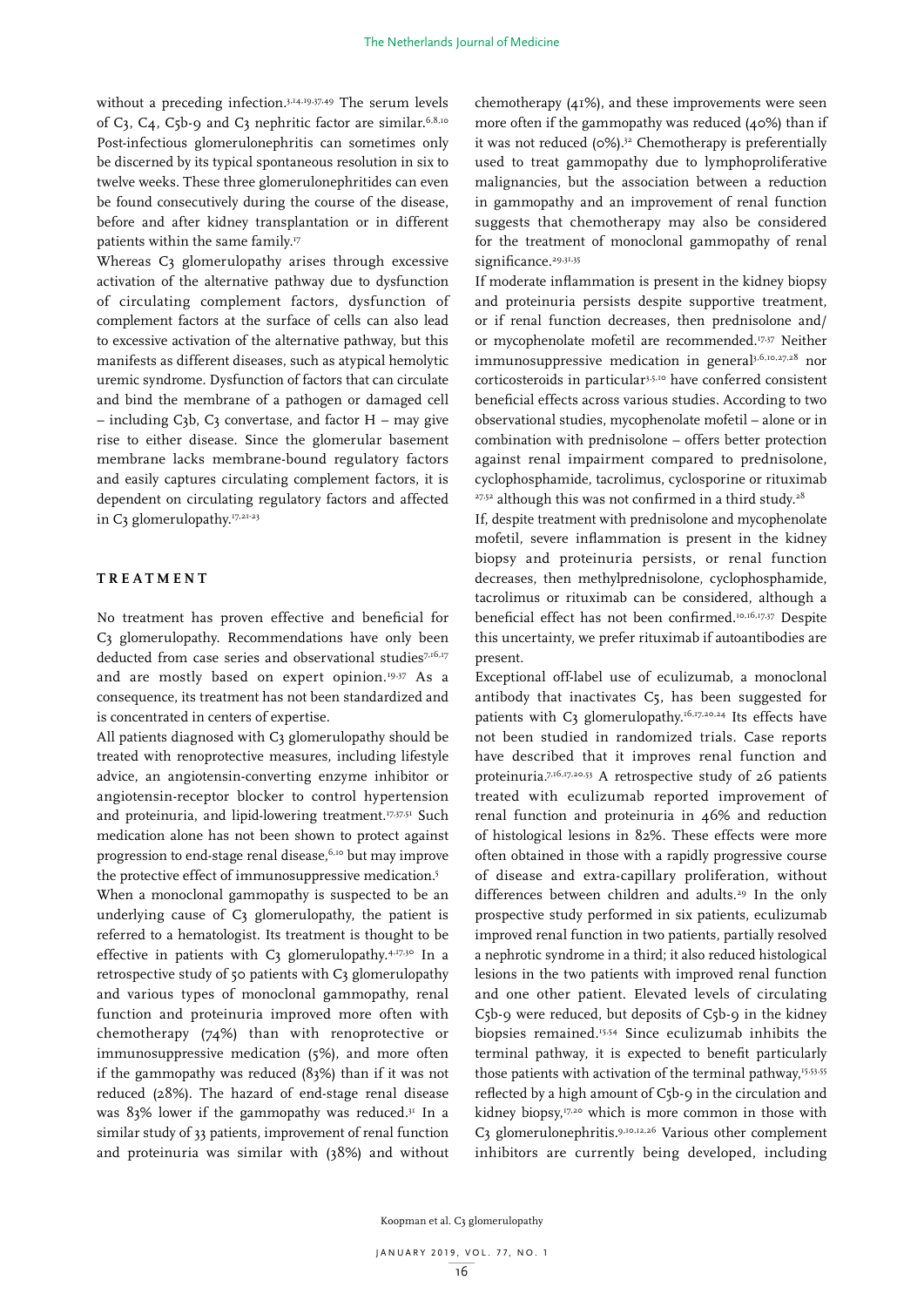inhibitors of C3, inhibitors of C5a and soluble inhibitory regulatory factors.<sup>17,20,21,24,56</sup>

Treatment with immunosuppressive medication or eculizumab confers a risk of infections, for which antibiotic prophylaxis, vaccination and cautious administration during active infection are indicated.<sup>24,37,56</sup> We vaccinate against *Streptococcus pneumoniae*, *Neisseria meningitidis*, and *Haemophilus influenzae*. Eculizumab has no other known side effects.<sup>15,29</sup>

If renal function is acutely impaired, especially if crescentic lesions are present in the kidney biopsy, plasmapheresis can be considered in addition to immunosuppressive medication.<sup>17,37</sup> Plasmapheresis is expected to be beneficial in cases of dysfunction or deficiency of complement factors or regulatory factors, although this has only been demonstrated in some case reports.<sup>7,17</sup>

Kidney transplantation is performed in more than half of patients who have reached end-stage renal disease.3 Unfortunately, C3 glomerulopathy often recurs after kidney transplantation, histologically in 67-90% and clinically in 50-60% of patients.3,6,20,31,57 It recurs more often in dense deposit disease than C3 glomerulonephritis<sup>3</sup> and in patients with a mutation of a complement factor,<sup>17</sup> with rapidly progressive disease or with monoclonal gammopathy.37,57 The transplant is lost due to recurrence in about 50% of patients,3,57,58 which is a large proportion as compared with other glomerulonephritides. The median time of survival of the transplants is around five years; less than a third has survived after 10 years.<sup>3,57,58</sup>

## **PROGNOSIS**

With the aforementioned treatments, clinical remission of C3 glomerulopathy is reached in 55-62%, with complete remission in 22-32% after two to four years,<sup>27,28</sup> or in 35% after six years, with complete remission in 13% of patients.<sup>13</sup> Chronic treatment with immunosuppressive medication is necessary in half of the patients to sustain remission.<sup>27,28,52</sup> Remission is more often achieved in C3 glomerulonephritis than dense deposit disease.<sup>13</sup> Spontaneous remission occurs in rare instances.

C3 glomerulopathy leads to end-stage renal disease in 11-52% of patients in, on average, six to ten years.3,5,6,10-14,18 Risk factors of end-stage disease are older age, $3-6,11,13,28$ renal impairment,3,5-7,13,28 heavy proteinuria at presentation, $28$  little reduced serum levels of  $C_3$  and  $C_5b-9,$ <sup>12</sup> glomerular sclerosis or crescents,<sup>3,5,10,12,13,28</sup> interstitial fibrosis or tubular atrophy,<sup>13</sup> glomerular deposition of  $C_3$  without immunoglobulins,<sup>13</sup> monoclonal gammopathy4,30-34 and the absence of C3 nephritic factor or mutations of complement factors.<sup>10</sup> Both a nephrotic<sup>10</sup> and nephritic syndrome<sup>27</sup> have been associated with a worse prognosis. Unfortunately, in clinical practice, neither

the presentation nor the results of the aforementioned tests can predict the course of the disease or the effects of treatment.7,37,52

# **ACKNOWLEGDEMENTS**

The description of the histological patterns of C3 glomerulopathy was reviewed by dr. Ingeborg M. Bajema, Department of Pathology, Leiden University Medical Center, Leiden, the Netherlands. Research on C3 glomerulopathy at LUMC is conducted as part of the COMplement: Basic mechanisms, Assay development and novel Therapy Consortium (COMBAT Consortium), funded by the Dutch Kidney Foundation. This review was written without funding.

#### **DISCLOSURES**

The authors have no funding or conflicts of interests to disclose.

#### **REFERENCES**

- 1. Sethi S, Fervenza FC. Membranoproliferative glomerulonephritis: pathogenetic heterogeneity and proposal for a new classification. Semin Nephrol. 2011;31:341-8.
- 2. Sethi S, Fervenza FC. Membranoproliferative glomerulonephritis: a new look at an old entity. N Engl J Med. 2012;366:1119-31.
- 3. Medjeral-Thomas NR, O'Shaughnessy MM, O'Regan JA, et al. C3 glomerulopathy: clinicopathologic features and predictors of outcome. Clin J Am Soc Nephrol. 2014;9:46-53.
- 4. Lloyd IE, Gallan A, Huston HK, et al. C3 glomerulopathy in adults: a distinct patient subset showing frequent association with monoclonal gammopathy and poor renal outcome. Clin Kidney J. 2016;9:794-9.
- 5. Nasr SH, Valeri AM, Appel GB, et al. Dense deposit disease: clinicopathologic study of 32 pediatric and adult patients. Clin J Am Soc Nephrol. 2009;4:22-32.
- 6. Servais A, Noël LH, Roumenina LT, et al. Acquired and genetic complement abnormalities play a critical role in dense deposit disease and other C3 glomerulopathies. Kidney Int 2012;82:454-64.
- 7. Barbour TD, Pickering MC, Cook HT. Dense deposit disease and C3 glomerulopathy. Semin Nephrol. 2013;33:493-507.
- 8. Hou J, Markowitz GS, Bomback AS, et al. Toward a working definition of C3 glomerulopathy by immunofluorescence. Kindey Int. 2014;85:450-6.
- 9. Zhang Y, Nester CM, Martin B, et al. Defining the complement biomarker profile of C3 glomerulopathy. Clin J Am Soc Nephrol. 2014;9:1876-82.
- 10. Iatropoulos P, Noris M, Mele C, et al. Complement gene variants determine the risk of immunoglobulin-associated MPGN and C3 glomerulopathy and predict long-term renal outcome. Mol Immunol. 2016;71:131-42.
- 11. Marinozzi MC, Chauvet S, Le Quintrec M, et al. C5 nephritic factors drive the biological phenotype of C3 glomerulopathies. Kidney Int. 2017;92:1232-41.
- 12. Iatropoulos P, Daina E, Curreri M, et al. Cluster analysis identifies distinct pathogenetic patterns in C<sub>3</sub> glomerulopathies/immune complexmediated membranoproliferative glomerulonephritis. J Am Soc Nephrol. 2018;29:283-94.
- 13. Bomback AS, Santoriello D, Avasare RS, et al. C3 glomerulonephritis and dense deposit disease share a similar disease course in a large United States cohort of patients with C3 glomerulopathy. Kidney Int. 2018;93:977-85.